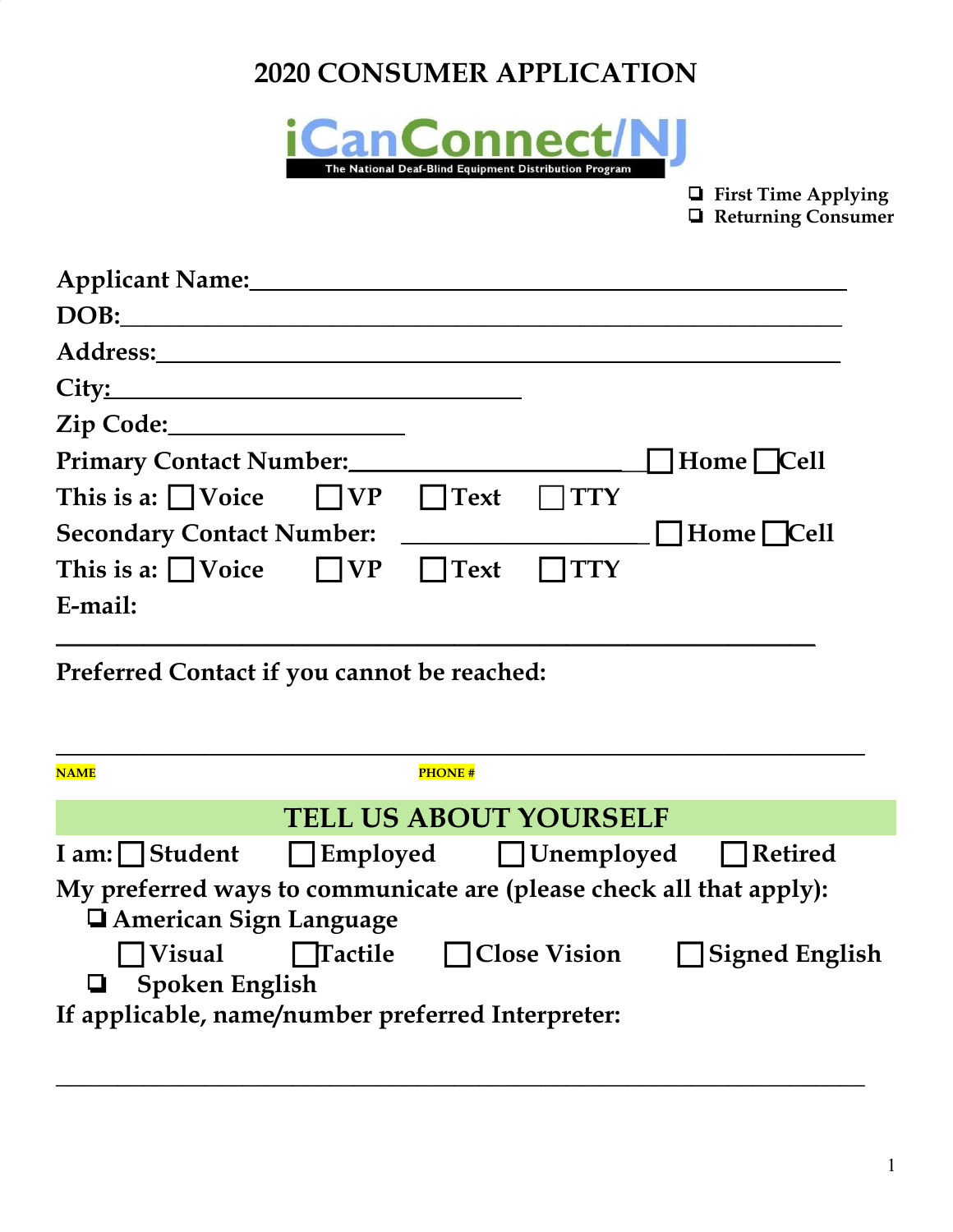**My preferred way to read is: Print Large Print Braille Listening**

#### **PROOF OF INCOME ELIGIBILITY**

To be eligible for this federally funded program, your household income cannot exceed 400% of the federal poverty guidelines. **Please check one of the following requirements and provide support documentation to verify your income eligibility:**

- ❏Federal Public Housing Assistance (Section 8)
- ❏Medicaid
- ❏Low-Income Energy Assistance Program/Pharmaceutical Assistance for the Aged and Disabled
- ❏Temporary Assistance for Needy Families

❏Supplemental Nutrition Assistance Program (Food Stamps)/PAAD

- ❏ SSI (Supplemental Security Income)
- ❏SSDI (Social Security Disability Insurance) *\*SSI/SSDI ONLY:*

*Include letter stating this is your only source of income or include additional income sources*

#### **If you do not qualify for any of the programs listed above please provide:**

❏Federal Income Tax Return (full return required)

**The 2020 income guidelines are listed below**:

| 2020 Federal Poverty Guidelines |                                        |  |  |
|---------------------------------|----------------------------------------|--|--|
| Number of persons in            | 400% for everywhere, except Alaska and |  |  |
| family/household                | Hawaii                                 |  |  |
|                                 | \$51,040                               |  |  |
|                                 | \$68,960                               |  |  |
| $\overline{3}$                  | \$86,880                               |  |  |
| $\overline{\mathbf{4}}$         | \$104,800                              |  |  |
| For each additional person, add | \$17,920                               |  |  |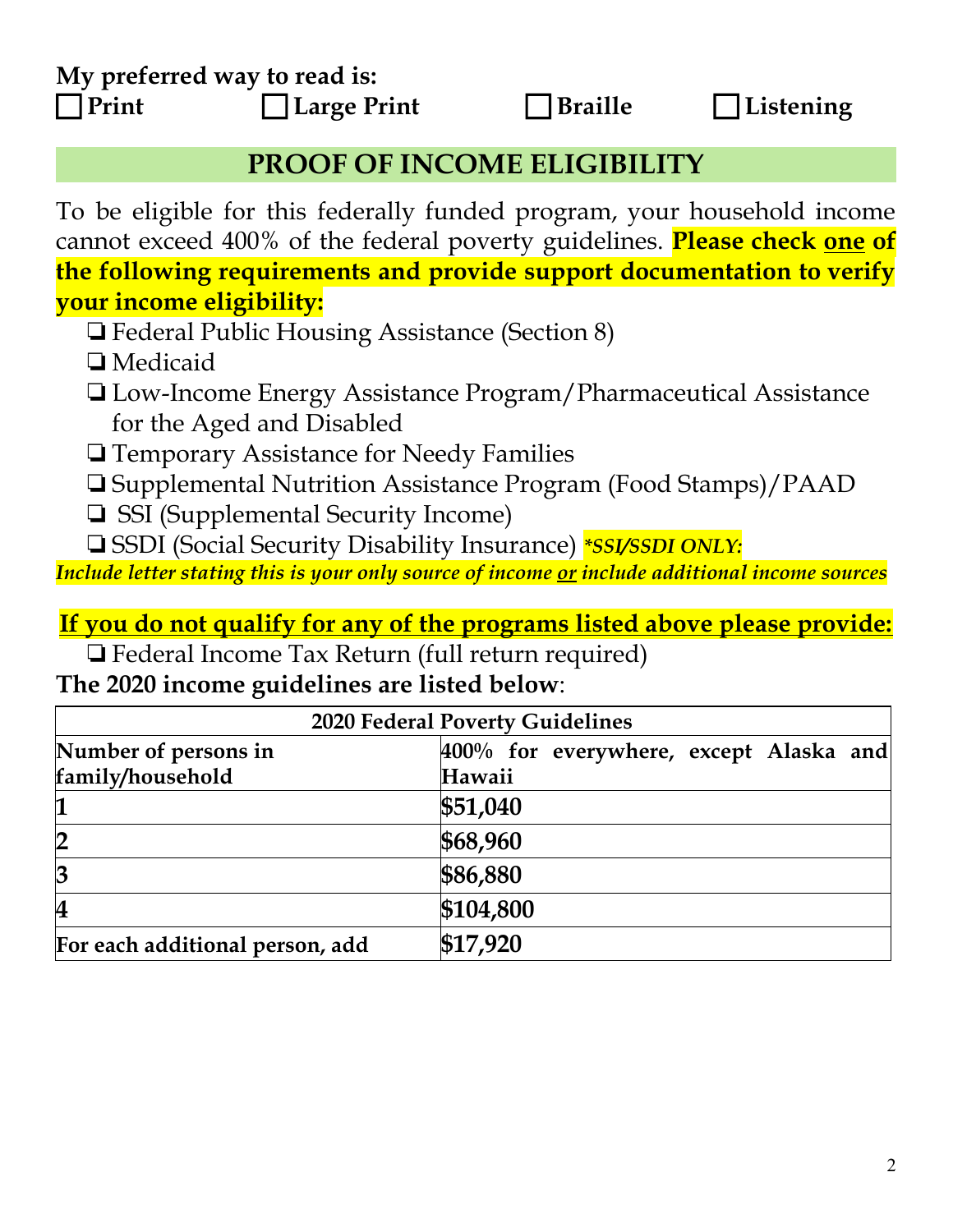| <b>DISABILITY ELIGIBILITY</b>                                                                                                    |
|----------------------------------------------------------------------------------------------------------------------------------|
| I am providing my most recent Audiogram: $\Box$ Yes $\Box$ No                                                                    |
| I am providing my most recent Eye Report: □ Yes □ No                                                                             |
| I am providing a letter from my doctor confirming a progressive diagnosis:                                                       |
| $\Box$ Yes $\Box$ No                                                                                                             |
| I am providing from a letter from a medical professional confirming my<br>combined hearing and vision loss: $\Box$ Yes $\Box$ No |
| <b>HISTORY</b>                                                                                                                   |
| The cause of my hearing loss is:                                                                                                 |
| $\Box$ Lost hearing as a child<br><b>□ Born Deaf</b><br>$\bigsqcup$ Lost hearing as an adult                                     |
|                                                                                                                                  |
| I would describe my level of hearing as:                                                                                         |
| <b>□ Hard of Hearing</b><br>Deaf                                                                                                 |
|                                                                                                                                  |
|                                                                                                                                  |
| I am currently using:                                                                                                            |
| $\Box$ Hearing Aids<br>$\Box$ Cochlear Implant(s) $\Box$ Amplification Devices                                                   |
| *Please note this program does NOT purchase hearing aids or cochlear implants                                                    |
|                                                                                                                                  |
| The cause of my vision loss is:                                                                                                  |
| $\Box$ Born Blind $\Box$ Lost my sight as a child $\Box$ Lost my sight as an                                                     |
| adult                                                                                                                            |
|                                                                                                                                  |
| My hearing and/or vision is progressive: $\Box$ Yes<br>Unsure<br>N <sub>0</sub>                                                  |
|                                                                                                                                  |
| I would describe my level of vision as                                                                                           |
| Blind<br>$\Box$ Low vision, please describe:                                                                                     |
|                                                                                                                                  |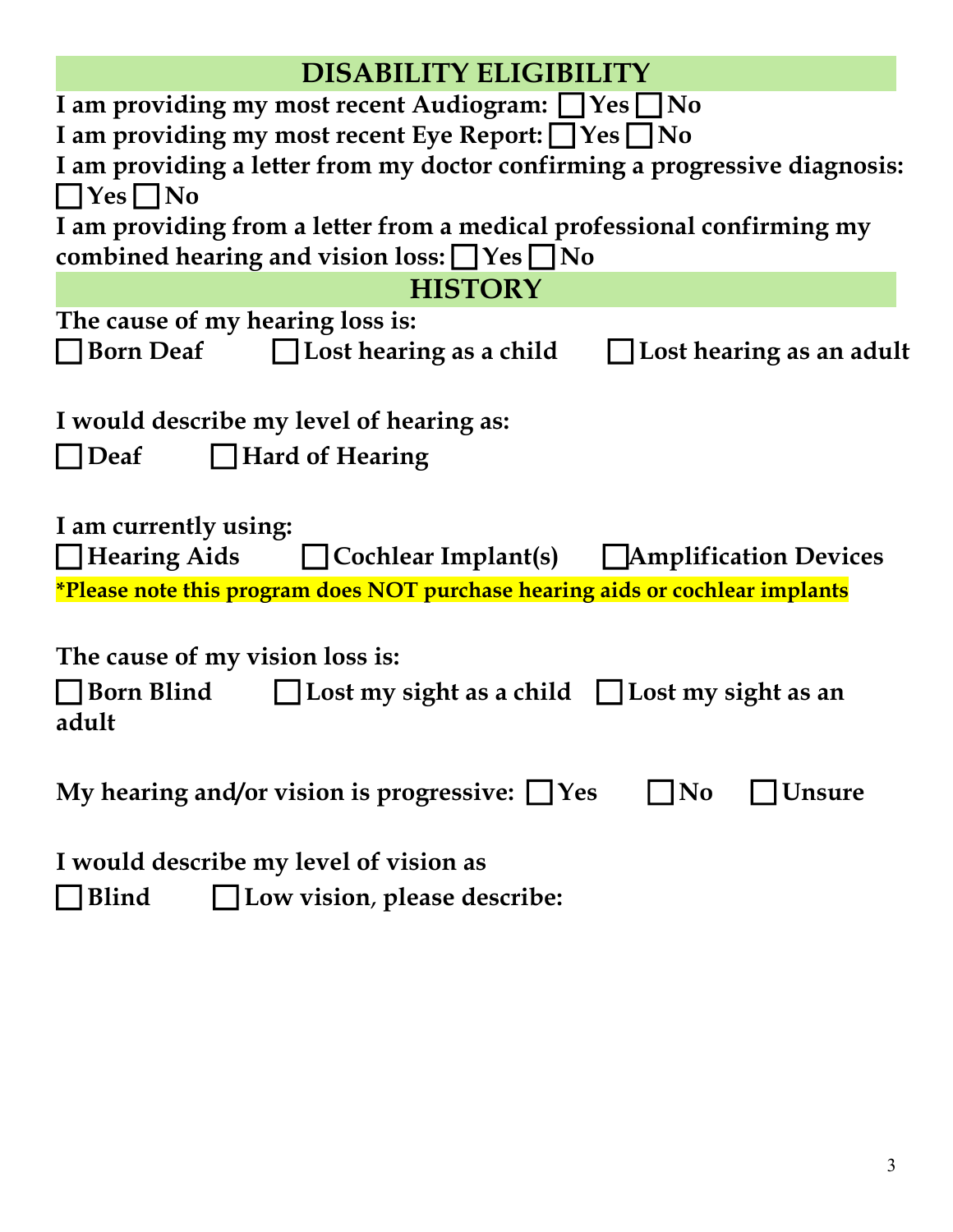# **TELL US ABOUT YOUR CURRENT COMMUNICATIONS TECHNOLOGY EXPERIENCE**

**1. How do you make phone calls? (Check all that apply)**

- ❏**Home phone**
- ❏**Captel device**
- ❏**Mobile phone Provider: \_\_\_\_\_\_\_\_\_\_\_\_\_\_\_\_\_\_\_\_\_\_\_\_\_\_\_\_\_\_\_\_**
- ❏**Smart phone**
- ❏**Relay service**
- ❏**Facetime**
- ❏**Other: \_\_\_\_\_\_\_\_\_\_\_\_\_\_\_\_\_\_\_\_\_\_\_\_\_\_\_\_\_\_\_\_\_\_\_\_\_\_\_\_\_\_\_\_\_\_\_**

❏**Don't have access to making phone calls at this time**

❏ **Check here if any these devices were provided through the iCC Program**

**2. What device(s) and programs are you currently using? (Check all that apply)**

- ❏**Desktop**
- ❏**Laptop**
- ❏**iPad/Tablet**
- ❏**JAWS**
- ❏**Zoomtext**
- ❏**Alerting Devices**
- ❏ **Check here if these devices were provided through the iCC Program**

**3.** In the last five years have you had computer training?  $\Box$  Yes  $\Box$  No

**If yes, where did this training take place? (Check all that apply)**

- ❏**iCanConnect**
- ❏**One on one training through another program**
- ❏**Public class**
- ❏**Store (ex: apple/verizon)**
- ❏**Family/Friend taught me**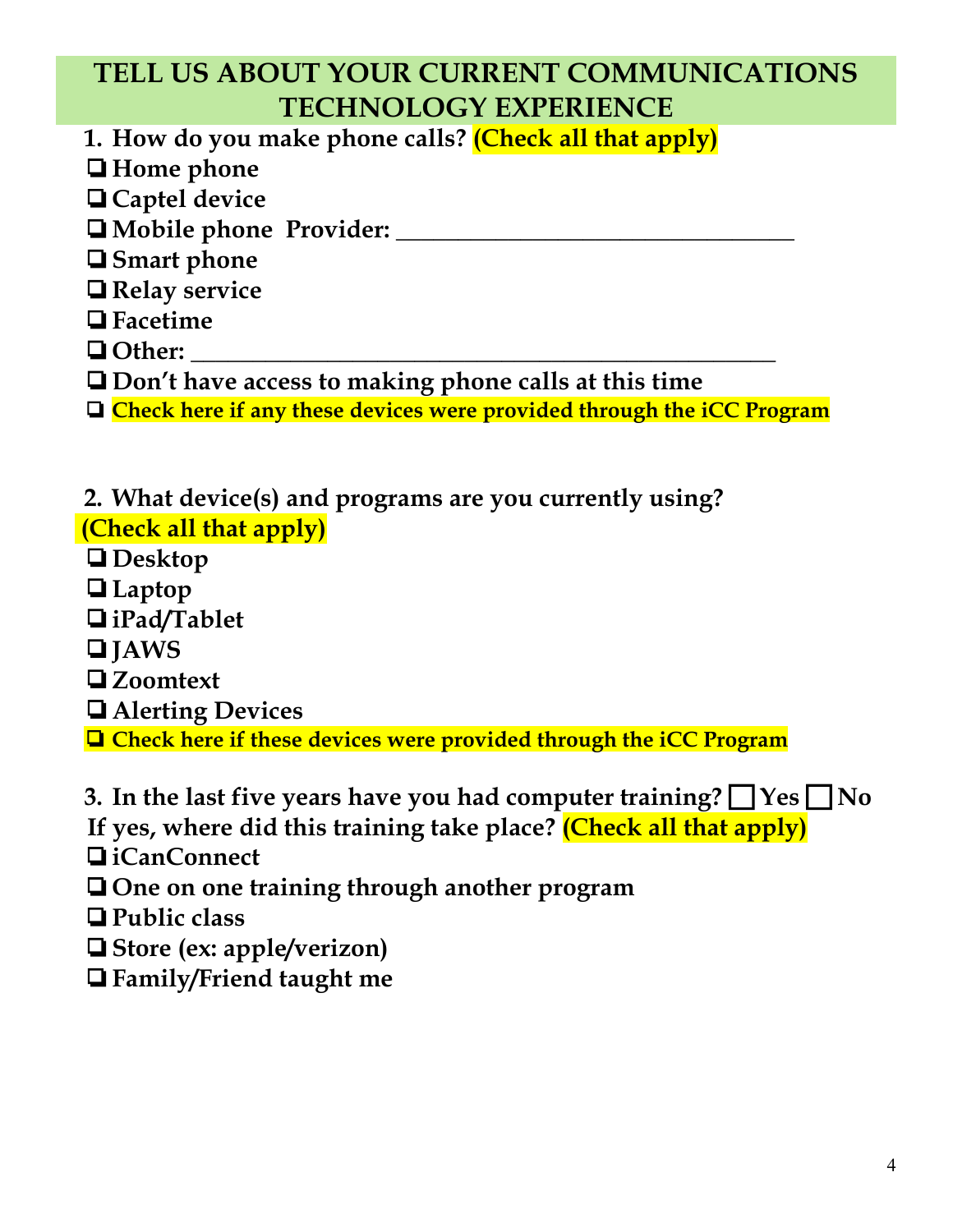**4. What is it that you can't do now that you would like to do? (Check all that apply)**

❏**Have access to accessible equipment**

❏**Learn about newer technology available**

❏**Be able to communicate with family and friends**

❏**Have access to email**

❏**Be alerted when I have incoming calls/messages**

**5. Are there any other technology needs you would like to share?**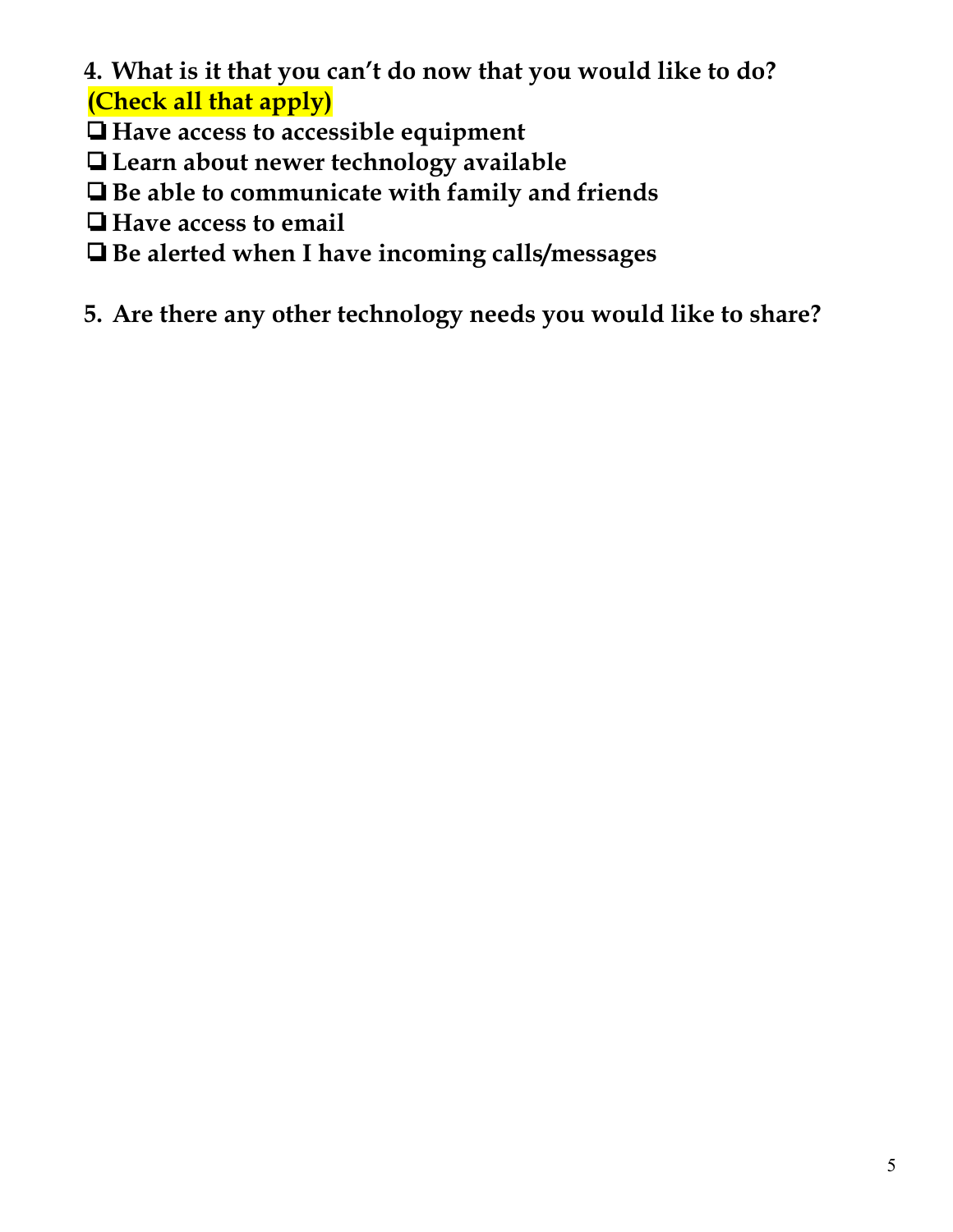# **Release of Information**

I authorize the New Jersey Commission for the Blind and Visually Impaired and The College of Jersey to share information regarding my application, assessment, and telecommunications needs.

❏ I also give them permission to communicate with anyone individual(s) and/or professional(s) listed in this application.

| <b>Applicant Name</b>                                       |                                                                           |  |
|-------------------------------------------------------------|---------------------------------------------------------------------------|--|
| <b>Signature</b>                                            | <b>Date</b>                                                               |  |
| If applicant is under 18 years of age:                      |                                                                           |  |
| Name of applicant                                           |                                                                           |  |
| Printed name of person signing on behalf of applicant       |                                                                           |  |
| <b>Relationship to applicant</b>                            |                                                                           |  |
| Signature                                                   | Date                                                                      |  |
| I am/or have been a client of NJ CBVI: $\Box$ Yes $\Box$ No |                                                                           |  |
|                                                             | Department: <u>□</u> Vocational Rehabilitation □ Independent Living □     |  |
| Education                                                   |                                                                           |  |
| If yes, who is your primary contact:                        |                                                                           |  |
| professional?                                               | Are you receiving services from a vision loss, hearing loss or deaf-blind |  |
| <b>Program/Contact person/Contact Information:</b>          |                                                                           |  |
| Do you receive SSP Services? $\Box$                         | No<br><b>Yes</b>                                                          |  |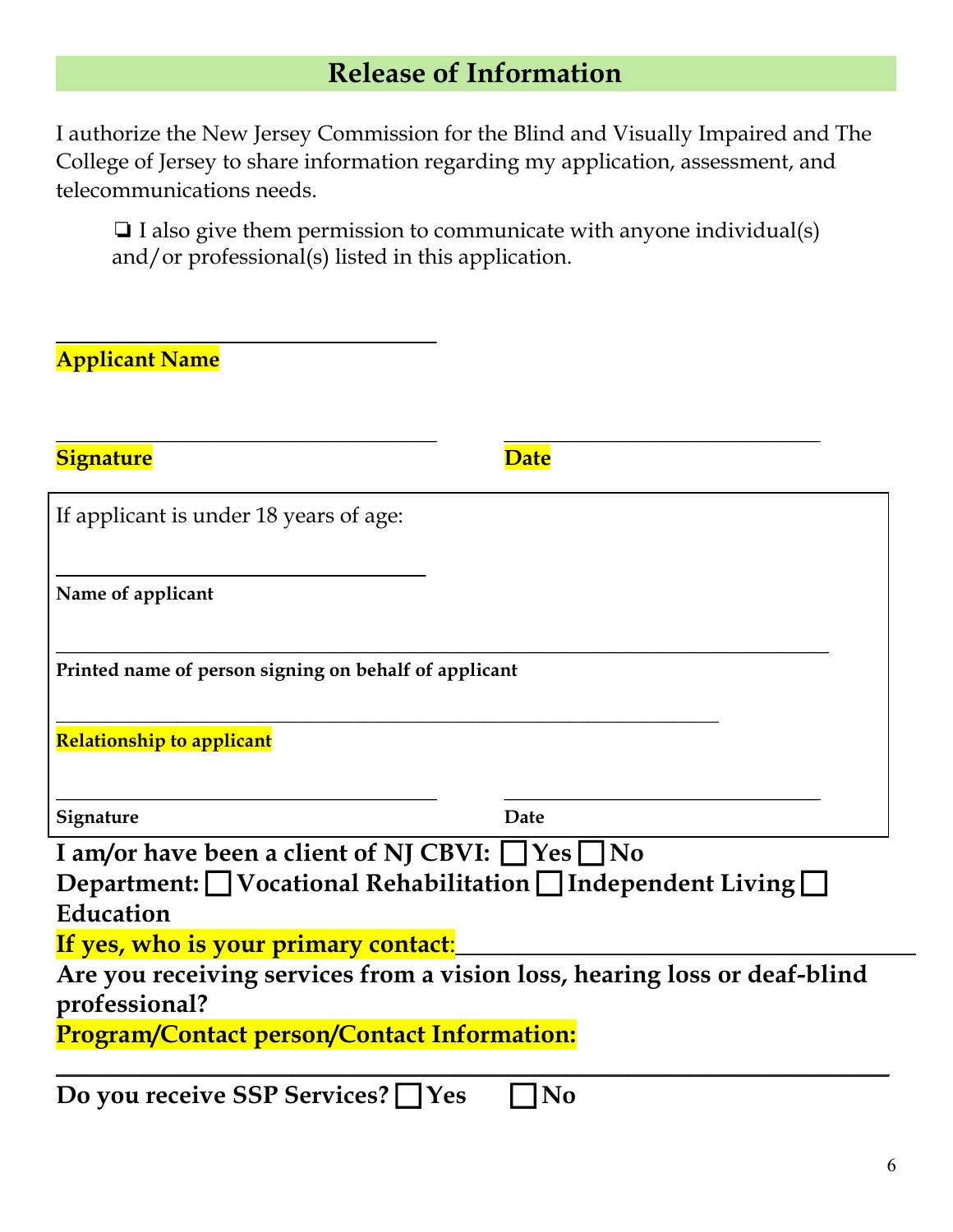## **Request for iCanConnect/NJ Services**

**I certify that all information provided on this application, including information about my disability and income, is true, complete, and accurate to the best of my knowledge. I authorize program representatives to verify the information provided.**

**I permit information about me to be shared with my state's current and successor program managers and representatives for the administration of the program and for the delivery of equipment and services to me. I also permit information about me to be reported to the Federal Communications Commission for the administration, operation, and oversight of the program.**

**If I am accepted into the program, I agree to use program services solely for the purposes intended. I understand that I may not sell, give, or lend to another person any equipment provided to me by the program.**

**If I provide any false records or fail to comply with these or other requirements or conditions of the program, program officials may end services to me immediately. Also, if I violate these or other requirements or conditions of the program on purpose, program officials may take legal action against me.**

**I certify that I have read, understand, and accept these conditions to participate in iCanConnect (the National Deaf-Blind Equipment Distribution Program).**

**The Federal Communications Commission (FCC) collects personal information about individuals through the National Deaf-Blind Equipment Distribution Program (NDBEDP), a program also known as iCanConnect. The FCC will use this information to administer and manage the NDBEDP.** 

**Personal information is provided voluntarily by individuals who request equipment (NDBEDP applicants) and individuals who attest to the disability of NDBEDP applicants. This information is needed to determine whether an applicant is eligible to participate in the NDBEDP. In addition, personal information is provided voluntarily by individuals who file NDBEDP-related complaints with the FCC on behalf of themselves or others. When this information is not provided, it may be impossible to resolve the complaints. Finally, each state's NDBEDP-certified equipment distribution program must submit to the FCC certain personal information that it obtained through its NDBEDP activities. This information is required to maintain each state's certification to participate in this program.**

**The FCC is authorized to collect the personal information that is requested through the NDBEDP under sections 1, 4, and 719 of the Communications Act of 1934, as amended; 47 U.S.C. 151, 154, and 620.**

**The FCC may disclose the information collected through the NDBEDP as permitted under the Privacy Act and as described in the FCC's Privacy Act System of Records Notice at 77 FR 2721 (Jan. 19, 2012), FCC/CGB-3, "National Deaf-Blind Equipment Distribution Program (NDBEDP)," [https://www.fcc.gov/omd/privacyact/documents/records/FCC-CGB-3.pdf.](https://www.fcc.gov/omd/privacyact/documents/records/FCC-CGB-3.pdf)**